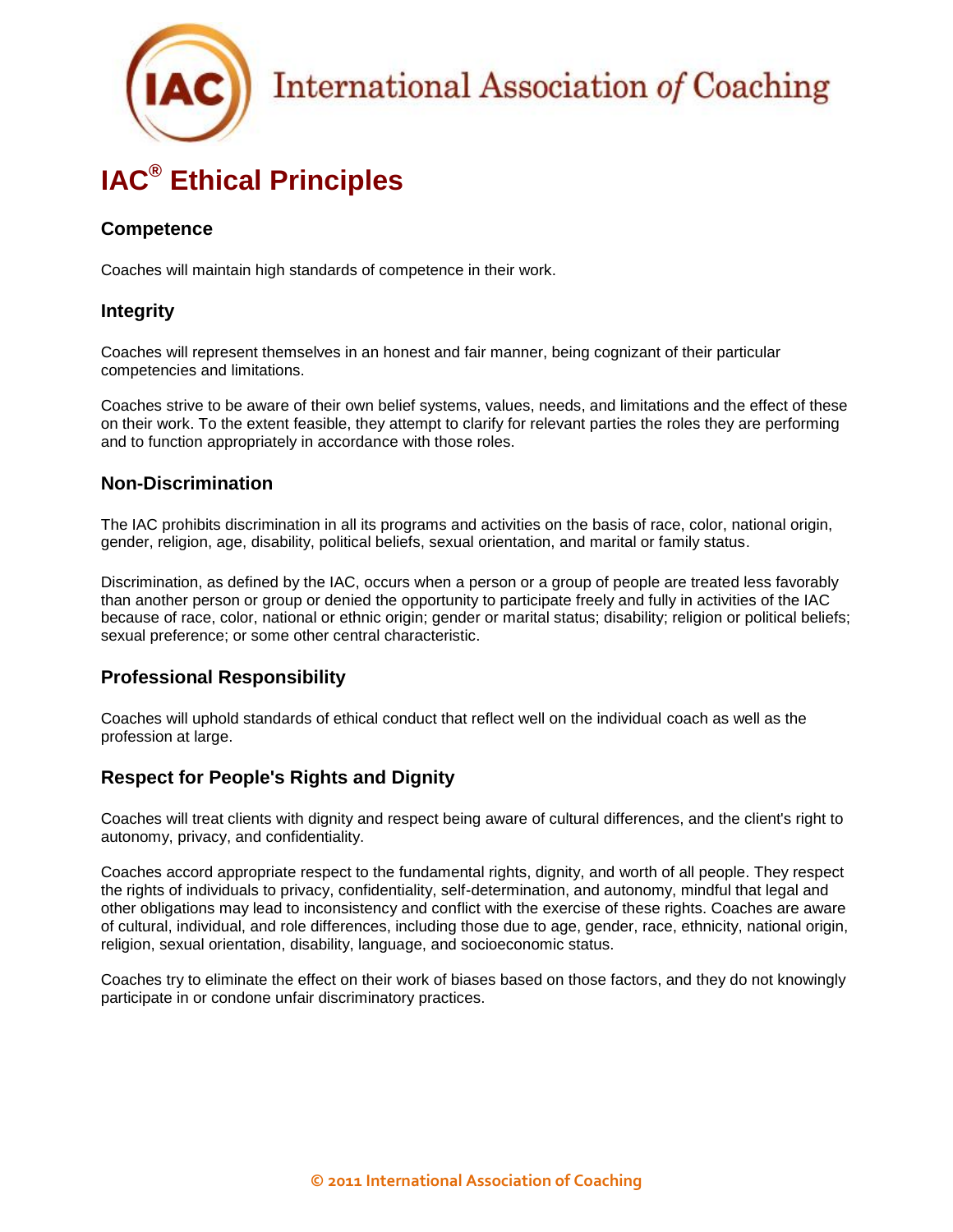

# **IAC® Code of Ethics**

### Introduction

Coaches work in a variety of specializations (such as personal/life and corporate/business) in order to help their clients. Coaches are specifically trained in coaching through a school or mentor coach, and use/incorporate their individual life experience in their practice.

Coaches may use an array of titles, ranging from coach to consultant to facilitator. Although each coach measures their progress differently, achievement is always measured by progress made by the coaches' clients. Due to the personal nature of most coaching relationships, this Ethics Code provides the framework and values upon which professional coaches base their practice.

The purposes of this Code are threefold. First, it provides the broad principles and values to which coaches subscribe. These include confidentiality and the utmost concern for the welfare and success of the client. Secondly, it provides rules for coaches to use in many of the specific situations that a coach might encounter. Finally, this Code is meant to serve as a building block for the ethical and moral standards of coaches. While each individual coach agrees to follow this Code, they are encouraged to supplement and add to it in order to build a lifelong commitment to building an ethical workplace and profession.

## 1. General Standards

### **1.01 Applicability of the Ethics Code.**

(a) Any code may be considered as a normalization of experience into a set of rules. A code is adopted by a community because its members accept that adherence to such rules, including the restrictions this implies, is of benefit to all, inside and outside the community alike.

(b) This code of ethics is directed to all professional members of the IAC. It consists, essentially, of a series of statements which prescribe minimum standards of practice, to be observed by members. The code is intended to be observed in the spirit and not merely the word.

(c) The activity of a coach subject to the Ethics Code may be reviewed under these Ethical Standards only if the activity is part of his or her coaching work-related functions.

### **1.02 Relationship of Ethics and Law Of The Country**.

(a) Although the Law of the country in which the Coach practices will take precedent over the IAC Ethical Standards, coaches will, at a minimum, strive to adhere to the IAC code of ethics.

(b) A coach should not engage in any illegal activities, including, but not limited to, copyright, intellectual property rights, or patent violations.

### **1.03 Professional Relationship.**

(a) Coaches provide their services only in the context of the IAC professional standards.

(b) Trust and responsibility are at the heart of the coaching profession. It is expected that coaches will always act with integrity towards their clients, their peers, and themselves.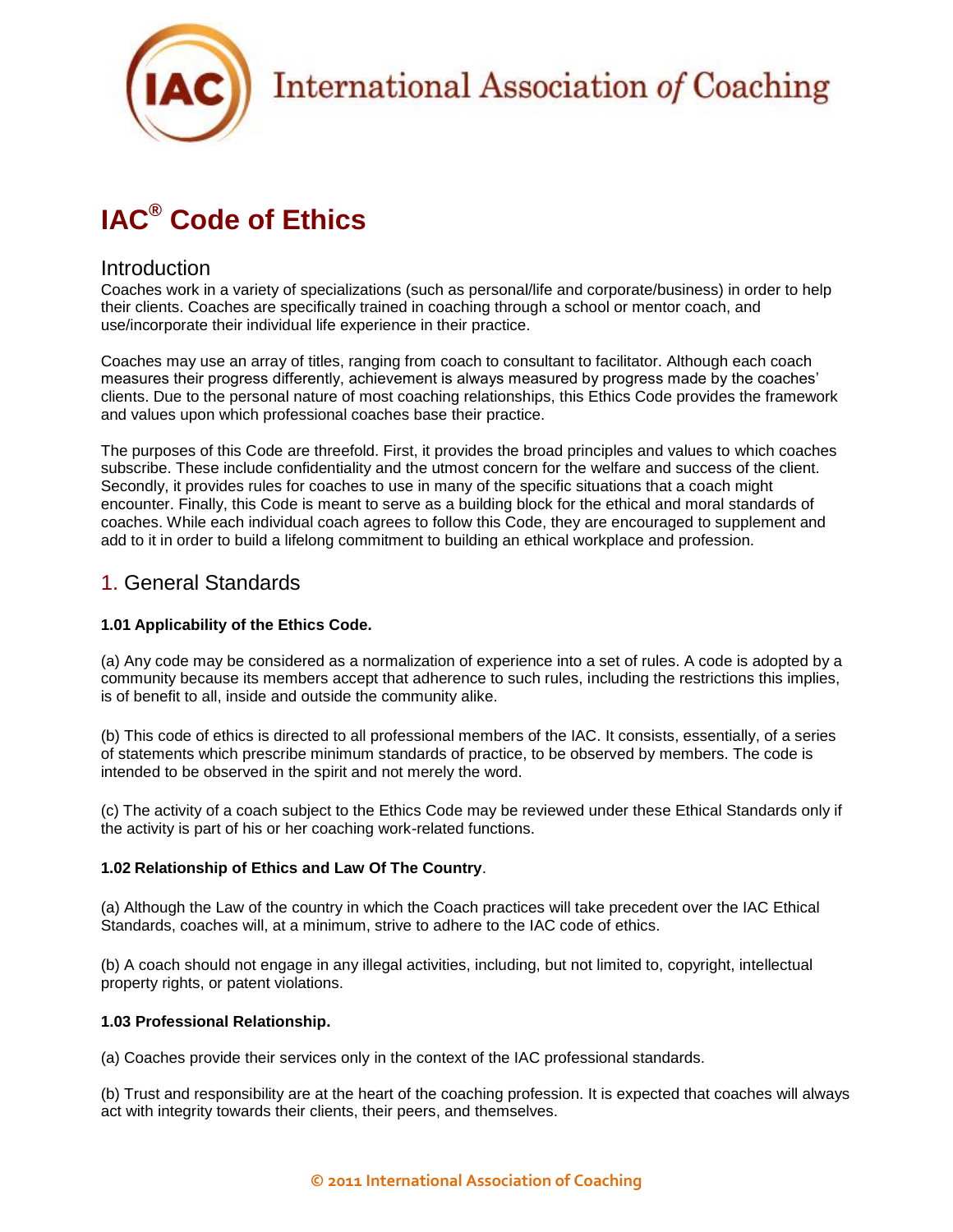

### **1.04 Competence In Coaching.**

(a) A coach will not knowingly lay claim to a level of competence not possessed, and will at all times exercise competence at least to the level claimed.

(b) Coaches provide services only within the boundaries of their competence, based on their education, training, or appropriate professional experience. Coaches should only accept work as they believe they are competent to perform.

### **1.05 Maintaining Expertise**.

(a) Coaches maintain a reasonable level of awareness of current best business practices and professional information in their fields of activity, and undertake ongoing efforts to maintain competence in the skills they use.

(b) Coaches keep themselves informed of new technologies, practices, legal requirements and standards as are relevant to the coaching profession.

### **1.06 Outputs of coaching Services.**

(a) When coaches provide coaching services, (inclusive of any assessments utilized), to an individual, a group, or an organization, they use language that is reasonably understandable to the recipient of those services.

(b) If coaches will be precluded by law or by any other means from providing such information to particular individuals or groups, they so inform those individuals or groups at the outset of the service.

### **1.07 Respecting Others**.

(a) Respect for the individual is a cornerstone of coaching relationship.

(b) In their work-related activities, coaches respect the rights of others to hold values, attitudes, and opinions that differ from their own.

### **1.08 Unfair Discrimination.**

In their work-related activities, coaches do not engage in unfair discrimination based on any basis whatsoever.

### **1.09 Harassment.**

(a) Coaches do not knowingly engage in behavior that is harassing or demeaning to persons with whom they interact in their work.

(b) Sexual harassment is sexual solicitation, physical advances, or verbal or nonverbal conduct that is sexual in nature. Coaches ensure that their behavior is at all times appropriate and can in no way be described as harassment in any form.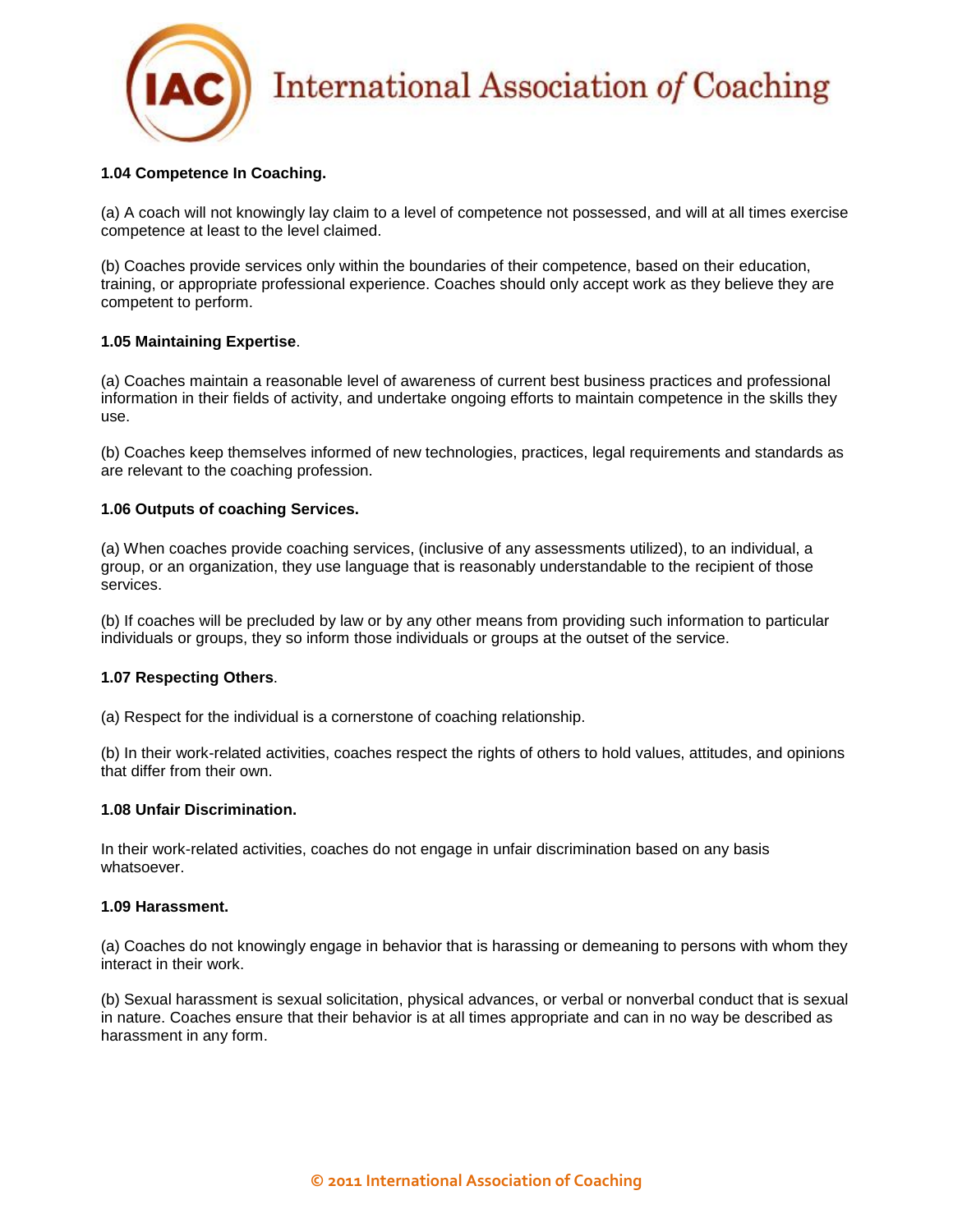

### **1.10 Personal Problems and Conflicts.**

(a) Coaches recognize that they too may experience personal problems which may exert an adverse effect upon the coach client relationship. Accordingly coaches inform clients of any such problems, and together appropriate action is taken.

(b) In addition, coaches have an obligation to be alert to signs of, and to obtain assistance for, their personal problems at an early stage, in order to prevent impaired coaching performance.

(c) When coaches become aware of personal problems that may interfere with their performing coachingrelated duties adequately, they take appropriate measures, such as obtaining professional consultation or assistance, and determine whether they should limit, suspend, or terminate their current coaching activity.

### **1.11 Making Progress.**

Coaches take reasonable steps to ensure that the client progresses, and in cases where there is no progress coaches strive to minimize any harm to their client.

### **1.12 Misuse of Coaches' Influence.**

Because coaches' professional judgments and actions may affect the lives of others, they are alert to and guard against personal, financial, social, organizational, or political factors that might lead to misuse of their influence.

### **1.13 Misuse of Coaches' Work.**

(a) Coaches do not participate in activities in which it appears likely that their skills or assessments will be misused by others.

(b) If coaches learn of misuse or misrepresentation of their work, they take reasonable steps to correct or minimize the misuse or misrepresentation.

### **1.14 Conflict of Interest.**

(a) Whenever feasible, a coach refrains from taking on professional obligations when preexisting relationships would create a risk of conflict of interest.

(b) If a coach finds that, due to unforeseen factors, a potentially conflict of interest relationship has arisen, the coach attempts to resolve it with due regard for the best interests of the affected person and compliance with the Ethics Code.

### **1.15 Barter.**

A coach may participate in bartering only if the relationship is not exploitative. Coaches are free to negotiate accepting goods, services, or other non-monetary remuneration in return for coaching services, within the legal and Income Tax limitations of the country of practice.

### **1.16 Exploitative Relationships.**

(a) Coaches do not exploit persons over whom they may have a management role.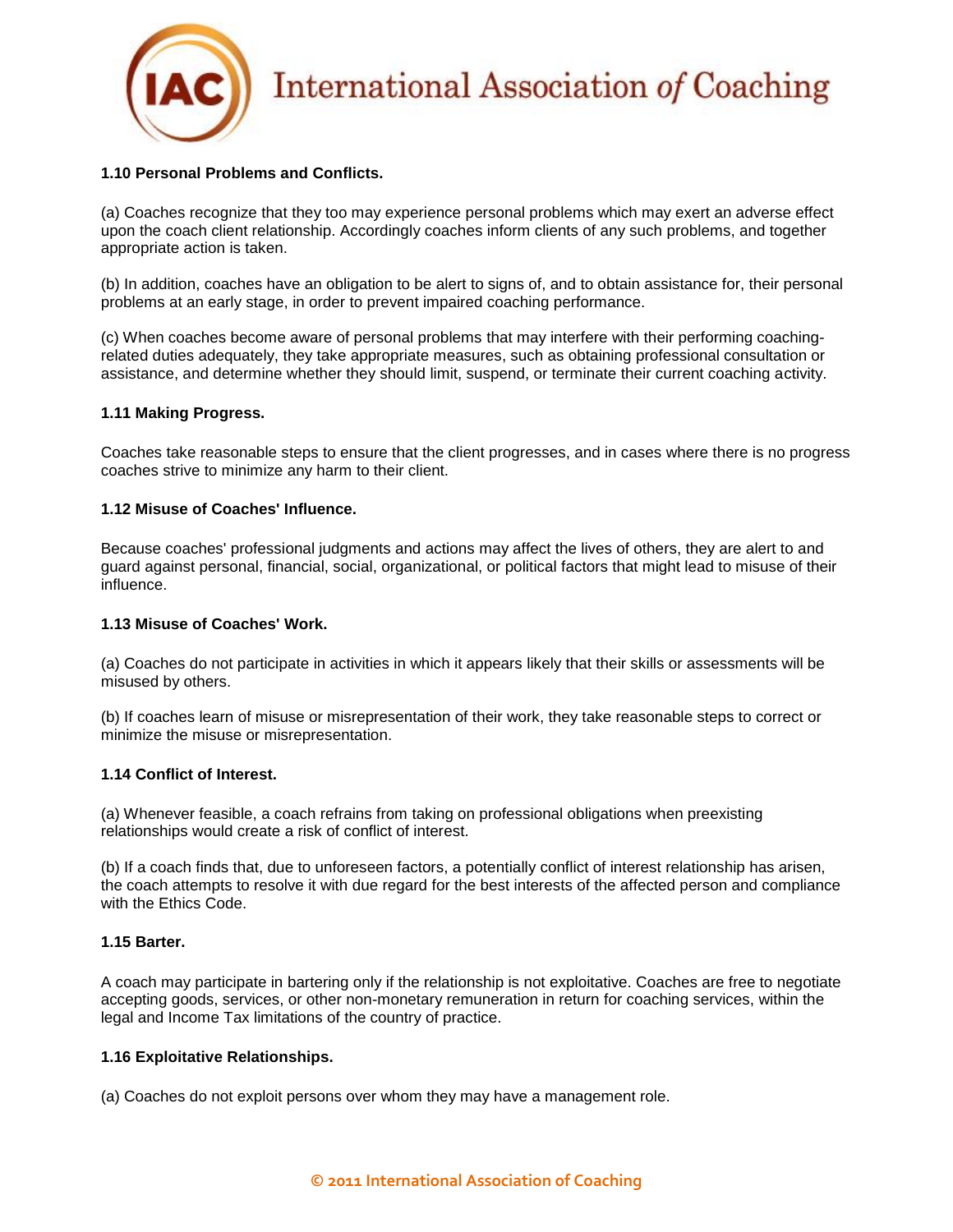

(b) Coaches do not engage in sexual relationships with personnel over whom the coach has evaluative or direct authority, because such relationships may be viewed as exploitative.

### **1.17 Referrals.**

When indicated and if professionally appropriate, coaches may cooperate with other professionals in order to serve their client effectively and appropriately.

### **1.18 Third-party Requests for Services.**

(a) When a coach agrees to provide services to a person or entity at the request of a third party, the coach clarifies to the extent feasible, at the outset of the service, the nature of the relationship with each party. This clarification includes the role of the coach (such as organizational consultant), the probable uses of the services provided or the information obtained, and the fact that there may be limits to confidentiality.

(b) If there is a foreseeable risk of the coach's being called upon to perform conflicting roles because of the involvement of a third party, the coach clarifies the nature and direction of his or her responsibilities, keeps all parties appropriately informed as matters develop, and resolves the situation in accordance with this Ethics Code.

### **1.19 Delegation to and Supervision of Subordinates.**

(a) Coaches delegate to their employees, and assistants only those responsibilities that such persons can reasonably be expected to perform competently, on the basis of their education, training, or experience, either independently or with the level of supervision being provided.

(b) Coaches provide proper training and supervision to their employees and take reasonable steps to see that such persons perform services responsibly, competently, and ethically.

### **1.20 Records and Information Management.**

(a) Coaches create, maintain, disseminate, store, retain, and dispose of records and data relating to their practice, and other work in accordance with the law of the country in which they practice, and in a manner that permits compliance with the requirements of this Ethics Code.

(b) Coaches are recommended to appropriately document their work in order to facilitate provision of services later by them or by other professionals, to ensure accountability, and to meet other legal requirements of their Country.

### **1.21 Fees and Financial Arrangements.**

(a) As early as is feasible in a professional relationship, the coach and the client, or other appropriate recipient of coaching services reach an agreement specifying the compensation and the billing arrangements.

(b) Coaches do not exploit recipients of services or payers with respect to fees, nor do coaches misrepresent their fees.

(c) If limitations to services can be anticipated because of limitations in financing, this is discussed with the client, or other appropriate recipient of services as early as is feasible.

(d) If the client, or other recipient of services does not pay for services as agreed, and if the coach wishes to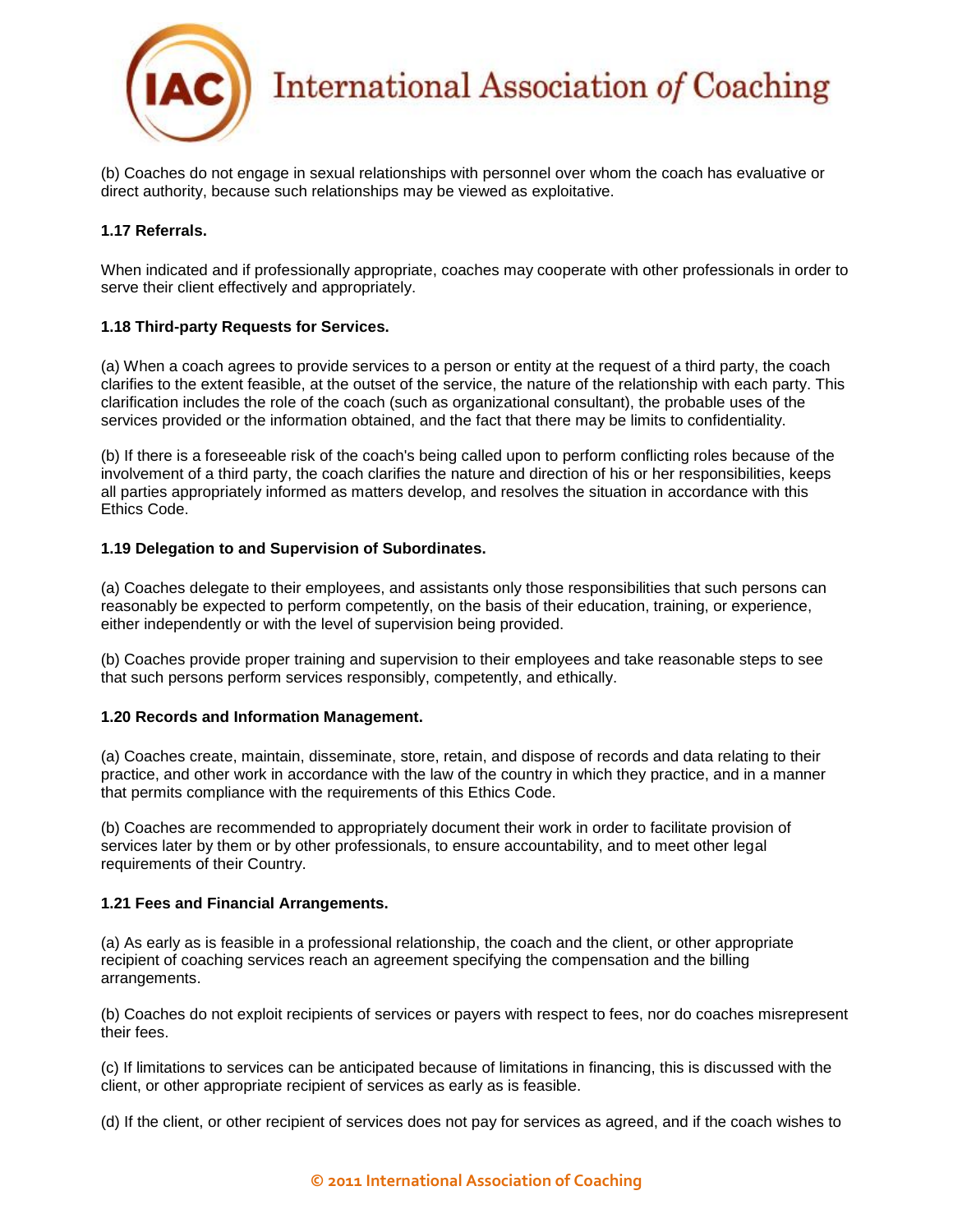

use collection agencies or legal measures to collect the fees, the coach first informs the person that such measures will be taken and provides that person an opportunity to make prompt payment.

### **1.22 Accuracy in Reports to Payers.**

In their reports to payers for services, coaches accurately and clearly state the nature of the service provided, the fees and/or all other charges.

### **1.23 Referral Fees.**

When a coach pays, receives payment from, or divides fees with another professional other than in an employer - employee relationship, the payment to each is based on the services (referral, consultative, administrative, or other) provided, and is agreed in writing prior to commencement of engagement.

## **2. Advertising/Public Statements**

### **2.01 Definition**

Advertising / Public Statements refer to any written documents or verbal statements that a coach makes publicly available (such as a brochure, article, speech, or professional resume) relating to coaching.

### **2.02 Statements by Others.**

Coaches understand that others may engage in making public statements for them, whether specifically asked to do so or not. Coaches will make their best effort to ensure that any such public statements are true and not misleading.

### **2.03 Avoidance of False Statements.**

Coaches agree not to make any public statements that are false, under any circumstance. Examples of such statements include a coaches' training or experience and the fees they charge.

## **3. Coaching Relationship**

### **3.01 Structuring the Relationship.**

(a) Coaches will explain their fee structure prior to the first paid coaching session with a client.

(b) Coaches agree to bring up and discuss important topics as early as possible in the coaching relationship. An example of such a topic is confidentiality (See also standard 4.01, Discussing the Limits of Confidentiality.)

(c) Coaches agree to refer clients to other professionals when relevant. Coaches also will refer a client to a counselor, therapist, or psychiatrist as soon as possible if they see or hear a problem that may necessitate mental health treatment.

(d) Coaches make an effort to answer clients' questions and address their concerns about coaching as promptly as possible. When available, a coach will provide written information to address specific concerns about coaching.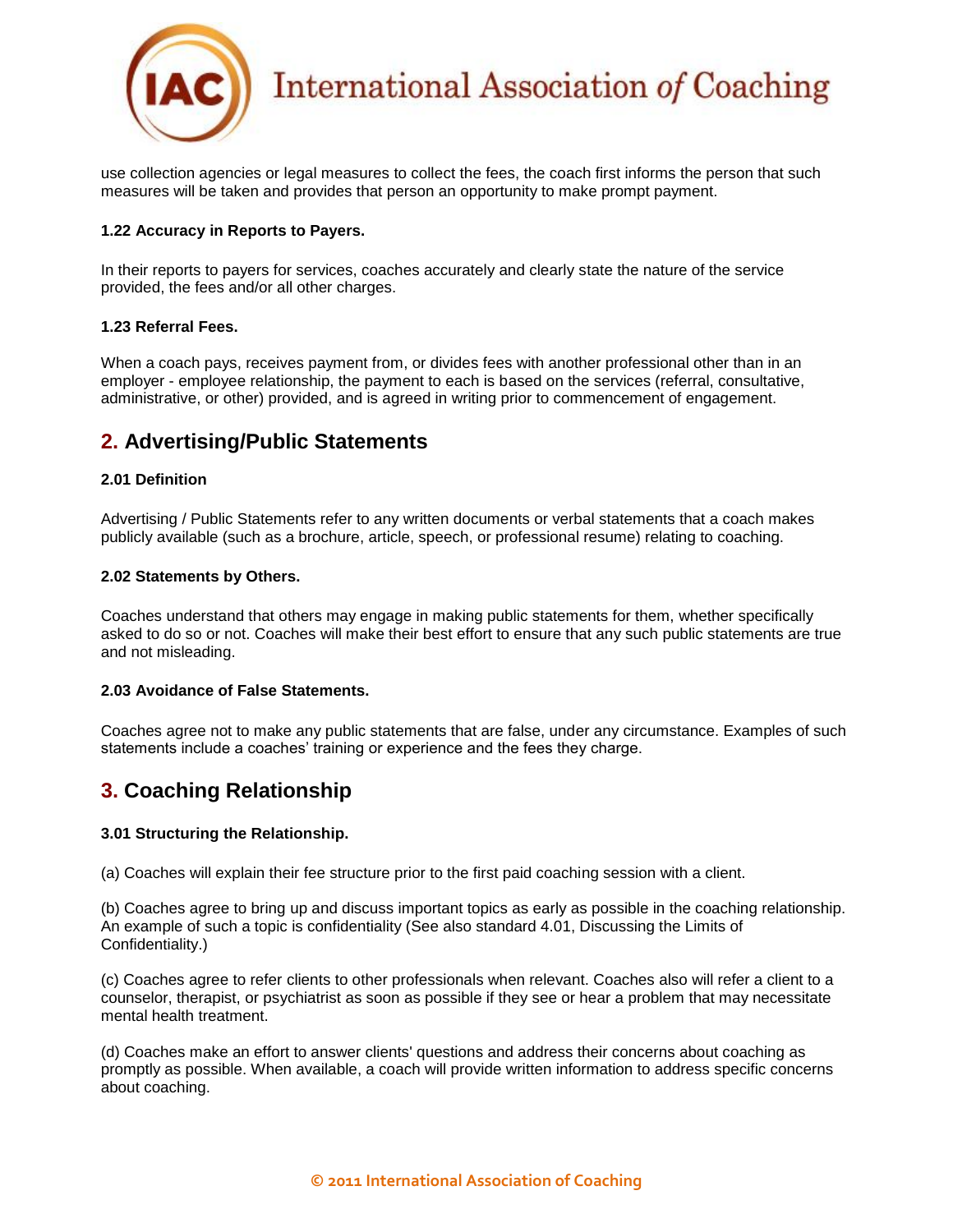

### **3.02 Safety and Well-Being.**

(a) Each Coach must make an appropriate referral to a Mental Health Professional or Emergency Service Professional at an early point of recognizing situations in which clients may put their own safety or well-being at risk, or the safety or well-being of others at risk, and in severe situations the Coach must contact a Mental Health Crisis Service or Emergency Service on behalf of the client.

(b) Coaches must not attempt to diagnose or assess any mental health issue or specific problem where clients may put themselves or others at risk, but must act solely out of their personal experience, as coaches are not trained or licensed to make such diagnoses or assessments.

(c) Coaches must notify the appropriate authorities when a client discloses that they are harming or endangering another individual or group. The coach must also attempt to notify the person or group who is being harmed or endangered. The Coach does not need to discern if a mental health problem is present or in fact if the current or imminent harm is in fact illegal.

### **3.03 Providing Coaching Services to Those Served by Mental Health Professionals.**

Each coach must decide whether or not to enter into a coaching relationship with a client who is currently undergoing psychotherapy or other mental health treatment. Most important in making this decision is the client's welfare.

### **3.04 Sexual Intimacies With Clients.**

Coaches agree not to be sexually involved with current clients.

### **3.05 Interruption of Services.**

Coaches will make reasonable efforts to make other arrangements for any interruption of coaching services. For longer-term interruptions (longer than 1 month), the coach is encouraged to refer clients to other coaches until they are able to resume coaching.

### **3.06 Terminating the Coaching Relationship.**

Coaches agree to terminate a coaching relationship when it becomes clear that the client is no longer gaining benefit (or is being harmed) from the coaching relationship. In terminating the relationship, coaches will suggest alternatives or provide referrals to coaches or other professional services when appropriate.

## **4. Privacy and Confidentiality**

These Standards are applicable to the professional activities of all coaches.

### **4.01 Discussing Confidentiality and the Limitations Thereof.**

(a) Coaches respect the client's right to privacy. They do not solicit private information from the client unless it is essential in the provision of services, or the implementation of research. The standards of confidentiality apply once disclosure occurs.

(b) The discussion of confidentiality occurs at the beginning of the professional relationship, unless it is contraindicated or infeasible, and from then on as necessary.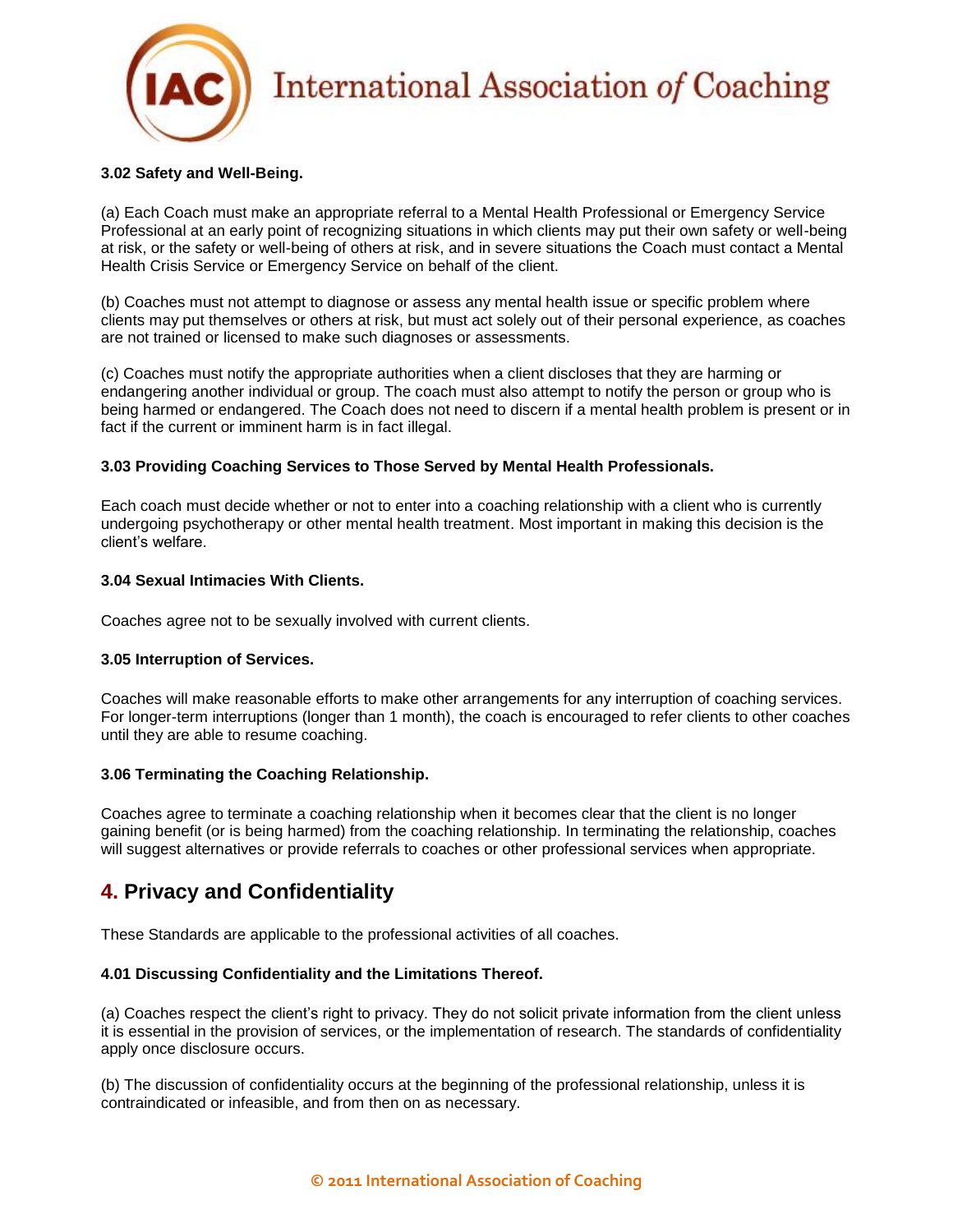

(c) Coaches discuss the nature of confidentiality and its limitations with clients and other interested parties. Coaches examine situations in which confidential information may be requested or disclosed.

(d) All information obtained in the course of the professional service is confidential unless there is a compelling professional reason for its disclosure. Coaches will disclose confidential information without a specific release if it is necessary to prevent foreseeable imminent harm to the client or another. In all circumstances, coaches will be judicious in the amount of information that is disclosed.

### **4.02 Maintaining Confidentiality**.

(a) Coaches are fundamentally prudent in the protection of the confidentiality rights of those with whom they work or consult. Coaches acknowledge that professional relationships, institutional regulations, and/or the law may establish confidentiality.

(b) Coaches will not discuss confidential information in any setting unless privacy can be assured.

(c) Coaches discuss confidential information only for appropriate professional, consultative, or scientific purposes and only with persons clearly concerned with such matters.

(d) In their dealings with the public and media (including professional presentations, and writing) coaches will be careful to guard the confidentiality of their clients. Moreover, coaches will disguise confidential information so that clients are not individually identifiable. Coaches will only disclose confidential information if the client or legally authorized individual has given express written consent.

(e) In a consultative capacity, coaches do not share confidential information that could lead to the identification of a client with whom they have a confidential relationship. Coaches may only share this information if they have obtained the prior consent of the client, or if the disclosure cannot be avoided. Furthermore, coaches share information only to the extent necessary to achieve the purposes of the consultation.

(f) Coaches take logical precautions to protect client confidentiality in the event of the coach's cessation of practice, incapacitation, or death.

(g) Coaches protect the confidentiality of their deceased clients in accordance with this Ethics Code.

### **4.03 Records and Information Management.**

(a) Coaches maintain confidentiality when creating, storing, accessing, transferring, and disposing of records under their authority in accordance with this Ethics Code and laws of their country.

(b) Coaches take precautions to ensure and maintain the confidentiality of information communicated through the use of telephone, voice mail, computers, email, instant messaging, facsimile machines, and other information technology sources.

(c) Coaches take practical and lawful steps to assure that records remain available in order to serve the best interests of clients.

### **4.04 Disclosures.**

(a) Unless prohibited by law, coaches will only disclose confidential information if the client, or person legally authorized to consent on behalf of the client, has given express written consent.

(b) Coaches may disclose confidential information without the consent of the client only as mandated or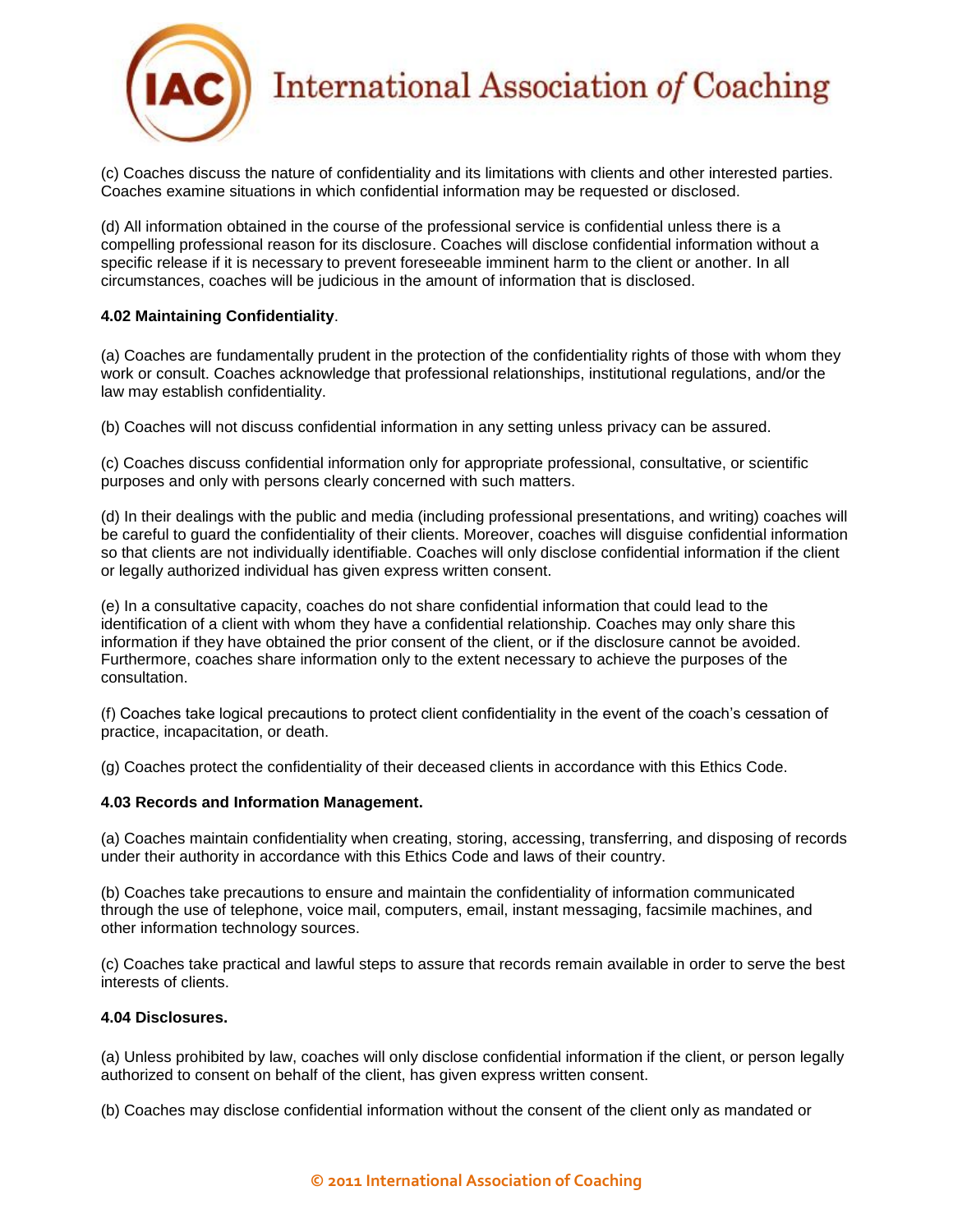

permitted by law.

(c) When possible, coaches inform clients about the disclosure of confidential information and possible ramifications before the disclosure is made.

(d) Coaches will only disclose confidential information to third party payers with the appropriate written consent.

(e) Coaches must disclose certain confidential information as required by law or if the confidential information may put the client or others at risk of harm or compromise their well-being.

# **5. Coaching Training**

### **5.01 Design of Training Programs.**

Coaches who train other coaches do their best to ensure that their training programs are well thought-out, and will provide the trainee the material that they are seeking.

### **5.02 Descriptions of Training Programs.**

Coaches that train other coaches shall not mislead others about the training they offer.

#### **5.03 Ethics during Training.**

Coaches that train other coaches will ensure that they are made aware of this ethics code, when applicable, and will abide by it during the training process.

### **5.04 Limitation on Training.**

Coaches agree to see their own limitations in training other coaches, and in such instances when they don't feel adequately experienced to train another coach in a specific area or technique, they will refer the trainee to another coach or training program.

## **6. Coaching Research and Publishing**

### **6.01 Planning Research.**

(a) Those coaches that conduct research will design and conduct the research within recognized scientific standards.

(b) Coaching research will be planned to minimize the possibility of misleading results from the collected data.

(c) Coaches that conduct research have the competency to do so, or have other scientific professionals with competency overseeing the research.

(d) Research will be conducted in compliance with all laws of the country in which research is carried out.